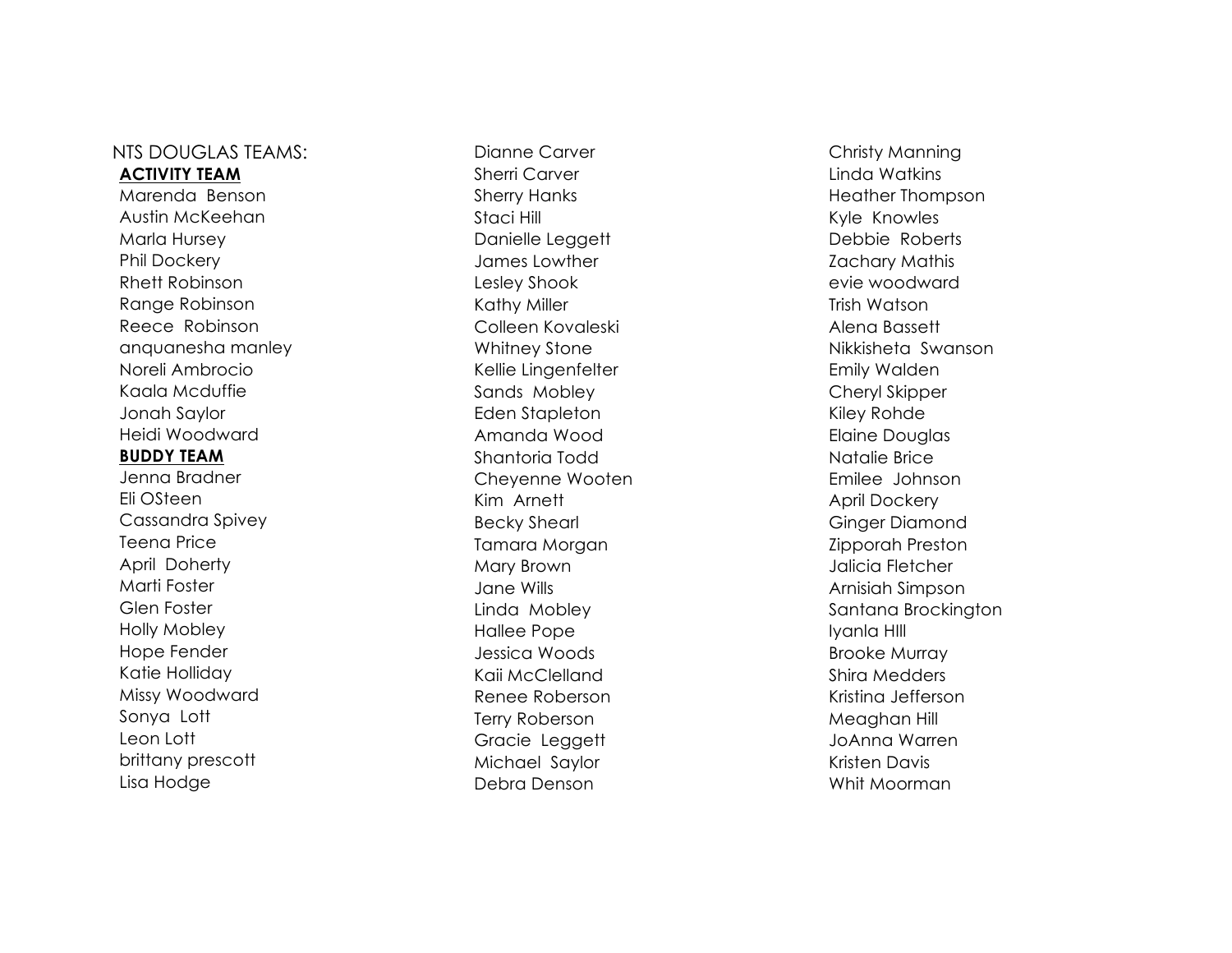Kristina Saylor Jenny Moorman Reece Hampton DeShawna Rohde Sandra Summerlin Allison Dorsey Lyndee Waldron jasmine hagen Zoie Burkett Avery Greer Parth Patel Anna Varnadoe Caitlyn Blount Ashley Varnadoe William Minix Kaylee Hersey Megan Jones Carswell Leis Bailey Martin Meg Minchew Allison Cowart Molly Roberson Cameron Carver Jonathan McDuffie Shannon McDuffie Abigail DaRoja Amanda Wildes Russell Peacock Karah Lott Tanner Solomon

Jessica Baker Ashley Wooten Tiffany Morgan Betsy Hodges Melissa Meeks Randy Taft Greg Woodward Carter Woodward Claire Woodward Hogan Woodward Kate Deen Gary Leggett Hannah Grantham Becky Carver Kim Conley Dana Miller David Miller Whitney Meeks Kayden Carter **Coat Check Team** Tammy Leggett Chasity Swank DeeJae Griffin Ruby Griffin **DANCE FLOOR TEAM** Abbie OSteen Jill Griffis Emma Hutto Sharon Williams angelene phillip tonya cothern

Tammy Trammell Cynthia Phillips Kyndal Haney Jayda Thomas desiree Womack Norma Guzman Taylor Johns Paige Wood Whitney Martin Chrystal Vining Nathan Vining **FLOATER TEAM** Ashlea Robinson Cadence Spivey Kelli Brooker Wesley Price Dana Vickers Annalee Rumker Chris Watson Paulina Escobar Evans Chris Cooper Maggie Minchew Jackson Cowart Shep Johnson Courtney Newham Ronald Watson Connor Watson Cameron Watson Blake Gosnell Ansley Jordan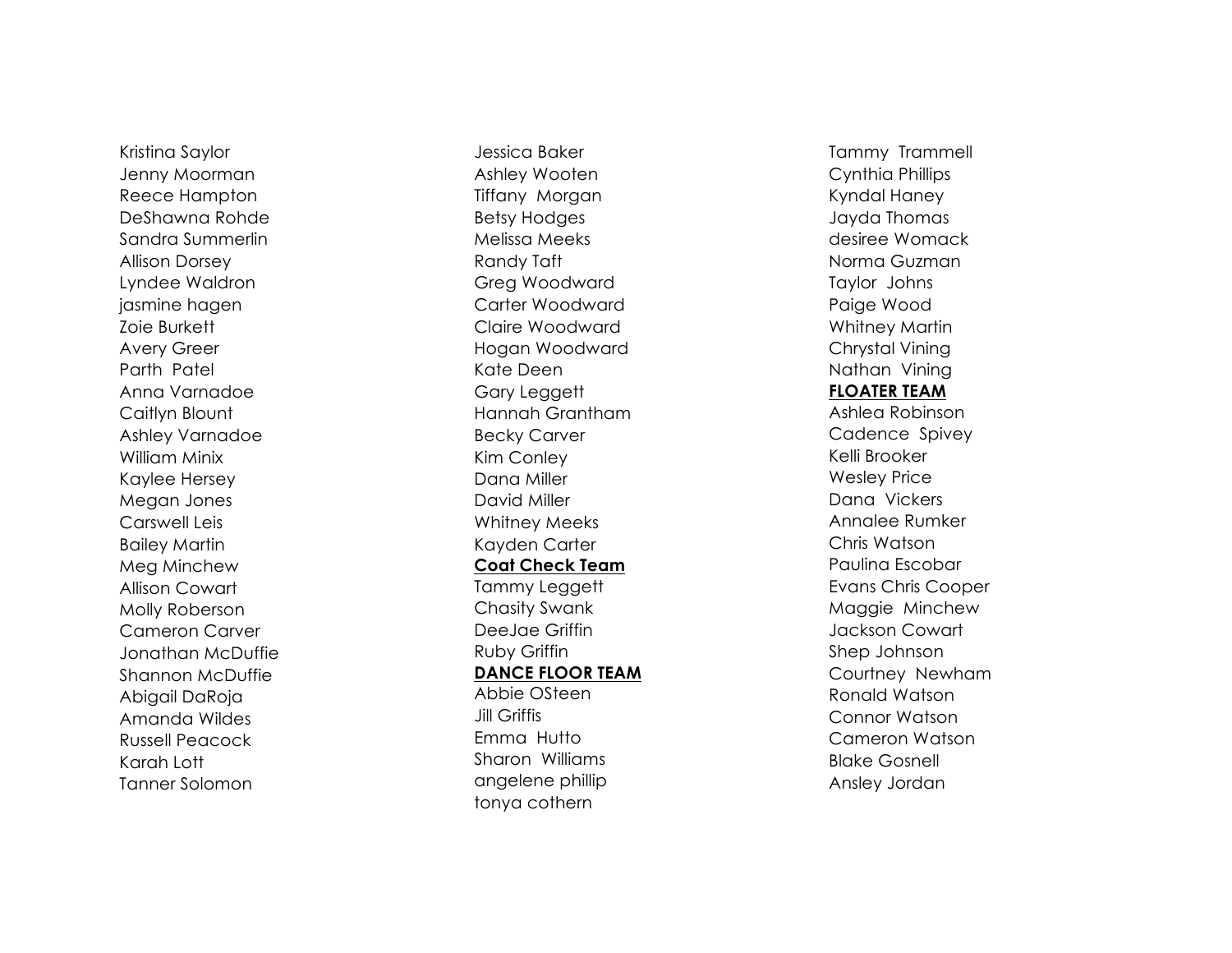Michelle Higgins Raegan Smith Keith Woodward Suzanne Harper Dawson Miller Tommy Watkins **FLOWER TEAM** Teresa Holliday

Nallee Mobley Benita Lott Demi claire Miller Ashley Garcia yazmine goodman Faye Garrett Linda Williams **FOOD SERVICE TEAM**

Kim Knight Maddie Knight Johnny Thompson Renee Thompson Susan Graves Kema Fussell David Knight Gavin Knight Allison Woodward Cecilia ( Cissie) Adams Natasha Cooper Tammie Moore George Kellam Ki'Asia Kellam

## **SWAG BAG TABLE**

Rebecca Lowther Carla Rish **GUEST REGISTRATION TEAM** Angie OSteen Tamela Thornton Carolyn Ricketson Larry Mobley Glenda Newton Antoinette Donahue Michelle Buchan

## **HAIR & MAKEUP**

Kelly Gilliard Rebecca Brigmond Lacey Wiggins **MEDICAL TEAM** Renee Smith Dale Wood **PAPARAZZI TEAM** Diane Roberson Mary Roberson Levi Sirmans Hallie Brigmond Cindy Gibson Noah Saylor Kylie Woods Brandon Brown Aleigha Brown Sergio Avalos Nora Lott

Mack Lott Reese Evans Ty Allen Carson Rohde Nate Rish Brody Rish Katelyn Hare Emma Hodges Andrew Gibson Amelia Gibson Abe Gibson Rhianna Lewis Gigi Lewis **PARKING TEAM** Danny O'Steen Marty Thornton Clint Lott Clay Rohde Van Allen Shane Metz Brad Barlow Ron Lewis **RED CARPET TEAM** Tabitha Thornton Jena Holt Dana Tyre Graham Tyre Kayden Tyre Johnni Lyn Tyre Tonya Johnson ethan griffin